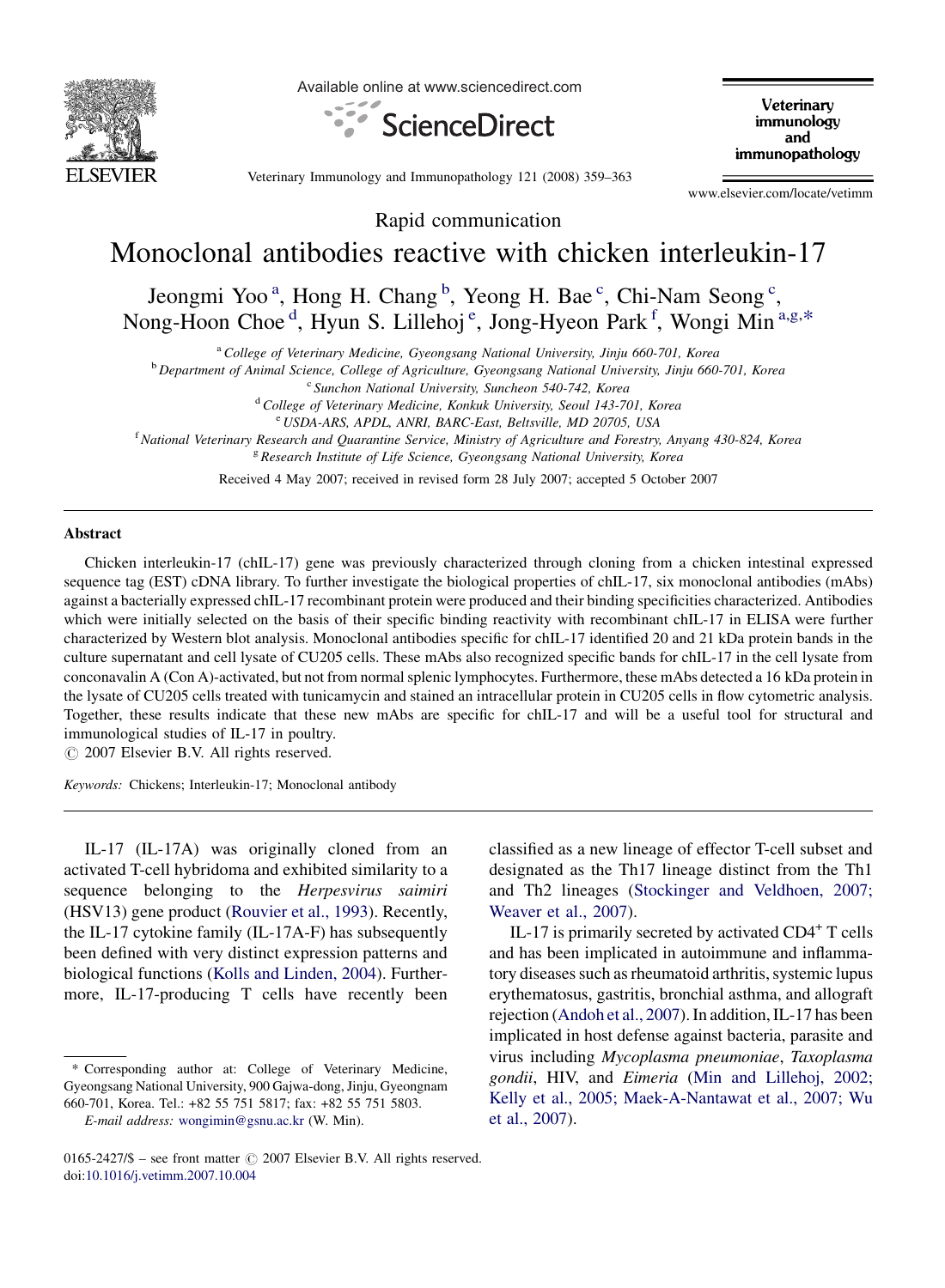<span id="page-1-0"></span>In chickens, IL-17 gene was initially cloned from a chicken EST cDNA library prepared from intestinal intraepithelial lymphocytes (IELs) of Eimeria-infected chickens ([Min and Lillehoj, 2002\)](#page-4-0). The role of chIL-17 in local host defense against Eimeria has been investigated and the transcript expression levels in Eimeria-infected chickens were measured [\(Hong et al.,](#page-4-0) [2006](#page-4-0)). However, due to low sequence homologies between avain and mammalian cytokines ([Staeheli](#page-4-0) [et al., 2001; Min and Lillehoj, 2002\)](#page-4-0), detailed studies of immunological function of many chicken cytokines including IL-17 are hindered by lack of specific immunological reagents. Thus, it is necessary to generate antibodies which are specific for chIL-17 that can be used for the detection and functional studies of chIL-17. In this paper, we describe the development and characteristics of mouse mAbs specific for chIL-17.

To express chIL-17 gene, the coding region of chIL-17 gene was cloned by PCR from chIL-17 gene ([Min](#page-4-0) [and Lillehoj, 2002\)](#page-4-0) using the following primers (BamHI and HindIII restriction sites are underlined):

- · sense primer, 5'-GATCGGATCCGCAGATGCTGG-ATGCCTAACC-3';
- · antisense primer, 5'-GATCAAGCTTCCTTTAAGC-CTGGTGCTGGAT-3'.

The PCR product was digested with BamHI and HindIII and inserted into the corresponding sites of the pMAL-c2X expression vector (New England Biolabs, USA) to form a sequence encoding maltose binding protein (MBP)harboring chIL-17 protein. The recombinant plasmid was transformed into competent E. coli  $DH5\alpha$  and transformants were selected on ampicillin plates. E. coli colonies harboring recombinant plasmid were grown at 37 °C to  $OD_{600} = 0.5$ , induced with  $1.0 \text{ mM}$  isopropyl- $\beta$ -D-thiogalactopyranoside for 3 h at  $37^{\circ}$ C and disrupted by sonication on ice (Misonix, Farmingdale, NY, USA). The recombinant protein (MBP-chIL-17) was purified on amylose affinity column (New England Biolabs, USA) according to the manufacturer's instructions.

To generate B cell hybridomas secreting mouse mAbs against chIL-17, BALB/c mice were immunized subcutaneously with  $50 \mu g$  of bacterially expressed MBP-chIL-17 mixed in Freund's complete adjuvant (Sigma–Aldrich, USA) and boosted twice biweekly with  $50 \mu g$  MBP-chIL-17 in incomplete Freund's adjuvant. Two weeks post the final boost, mice were injected intravenously with  $10 \mu$ g of MBP-chIL-17 in PBS. Splenocytes were collected 3 days later and fused with SP2/0 myeloma cells. Hybridomas producing chIL-17 mAbs were identified by ELISA as described ([Min et al., 2002](#page-4-0)). Briefly, flat-bottom 96-well microtiter plates (Costar, USA) were coated with  $100 \mu l$  of bacterially expressed affinity purified MBP-chIL-17 (5  $\mu$ g/ml) in 0.1 M carbonate buffer, pH 9.6 at 4 °C overnight and washed three times with PBS containing 0.05% Tween 20 (PBS-T). Non-specific binding was blocked with  $200 \mu l$  of PBS containing 1% bovine serum albumin (PBS-BSA) for 1 h at room temperature, the plates were washed with PBS-T, and incubated with  $100 \mu l$  of hybridoma supernatant for 1 h at room temperature. The bound antibody was detected at  $OD_{450}$ after reacting with horseradish peroxidase conjugated goat anti-mouse IgG antibody (Sigma–Aldrich) and tetramethylbenzidine (USB, USA). Positive hybridomas were cloned by limiting dilution using mouse thymus feeder cells and isotypes determined using a commercial kit, ISO-2 (Sigma–Aldrich).

For Western blotting, protein samples were mixed with equal volumes of sample buffer (0.125 M Tris– HCl, pH 6.8, 4% SDS, 20% glycerol, 10% 2 mercaptoethanol and 0.004% bromophenol blue), heated for 4 min at 94  $^{\circ}$ C, resolved on 8–12% SDSpolyacrylamide gels and electroblotted to Hybond-P membranes (Amersham Biosciences, USA). The membranes were blocked with PBS containing 1% nonfat dry milk for 16 h at  $4^{\circ}$ C, incubated with undiluted hybridoma culture supernatants, washed with PBS-T and bound antibody allowed to react with peroxidase conjugated rabbit anti-mouse IgG antibody in PBS-BSA for 40 min at room temperature. The membrane was washed five times with PBS-T and five times with distilled water and developed using  $3,3'$ diaminobenzidine substrate (Sigma–Aldrich).

A reticuloendotheliosis virus (REV)-transformed chicken lymphoblast cell line, CU205, and chicken



Fig. 1. The specificity of mAb 3D11 was analyzed by indirect ELISA. Flat-bottom 96-well microtiter plates were coated with 0.5  $\mu$ g of BSA, MBP, MBP-chIL-17 and DH5 $\alpha$ . E. coli DH5 $\alpha$  was disrupted by sonication. Each point represents the means  $\pm$  S.D. of triplicate determinations.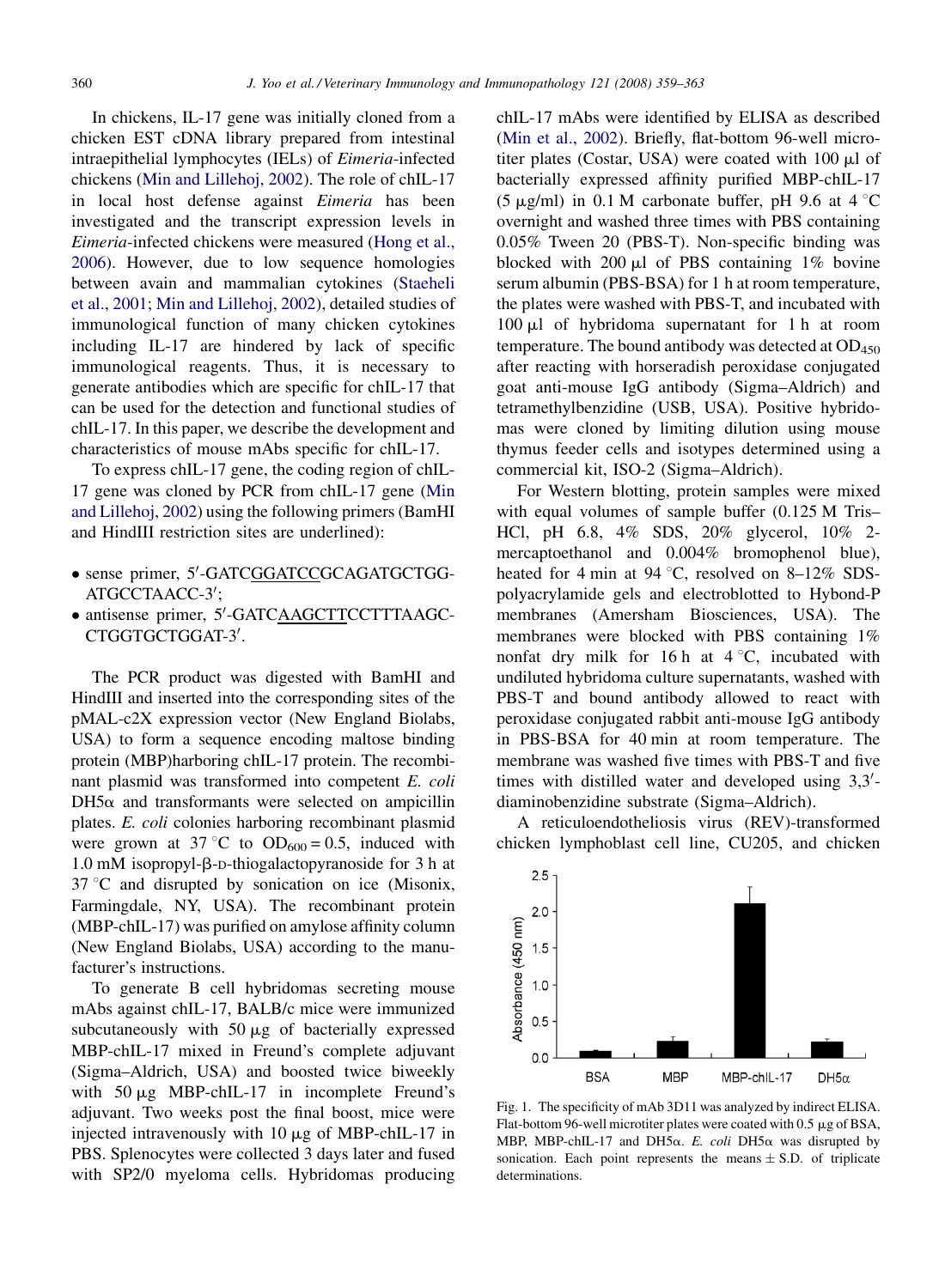<span id="page-2-0"></span>splenic lymphocytes which were isolated by Ficoll-PaqueTM (Amersham Biosciences, Sweden) were cultured in Dulbecco's modified eagle's medium (Hyclone, USA) supplemented with 10% fetal bovine serum (FBS) (Hyclone), 2 mM L-glutamine, 100 units/ ml penicillin, 100  $\mu$ g/ml streptomycin, and 1 mM sodium pyruvate (all from Sigma–Aldrich). Splenic lymphocytes were resuspended at  $5 \times 10^6$  cells/ml and stimulated with  $12.5 \mu g/ml$  Con A (Amersham Biosciences) for 48 h. CU205 cells were treated with  $15 \mu g$ / ml tunicamycin (Sigma–Aldrich) for 48 h. The cells were cultured at 41  $\degree$ C in 5% CO<sub>2</sub>.

 $Poly(A)^+$  RNA was isolated using the polyA Tract mRNA Isolation System (Promega) from CU205, and Con A-stimulated and normal splenic lymphocytes. The samples were resolved on a 1% formaldehyde agarose gel, transferred to positively charged nylon membrane (Roche Diagnostics, Indianapolis, IN), and hybridized with a digoxigenin-labeled chicken IL-17 cDNA probe in DIG Easy Hyb solution (Roche Diagnostics) at 55  $\degree$ C overnight. The probe was prepared by PCR using chicken IL-17 specific primers (5'-CAGATGCTG-GATGCCTAACC and 5'-CTTTAAGCCTGGTGCTG-GAT). The blot was washed twice in  $2 \times$  SSC and 0.1%



Fig. 2. Western blot analysis of chIL-17 mAb 3D11 and Northern blot analysis of chIL-17 RNA. (A) Bacterially expressed, affinity purified MBP (lane 1) and MBP-chIL-17 (lane 2) were resolved on a SDS-PAGE under reducing conditions. The arrow (lane 3) indicates the recombinant chIL-17 protein after Factor Xa digestion. (B) The cell lysate (lanes 2 and 4) and supernatants (lanes 3 and 5) of CU205 cells cultured in the presence (lanes 4 and 5) or absence (lanes 2 and 3) of 15  $\mu$ g/ml tuncamycin were run on a SDS-PAGE under reducing conditions. Lane 1 is normal splenic lymphocytes. (C) Con A-treated splenic lymphocytes, normal splenic lymphocytes and the lysate of CU205 cells were resolved on a SDS-PAGE under reducing conditions. The arrows indicate positive bands and the migration of protein size marker is indicated on the left. (D) Northern blot analysis of chIL-17 transcript. Poly(A)<sup>+</sup> RNA extracted from CU205 cells and normal and Con A-stimulated splenic lymphocytes were resolved on a 1% formaldehyde agarose gel, transferred to a nylon membrane, and hybridized to a digoxigenin-labeled chIL-17 cDNA probe.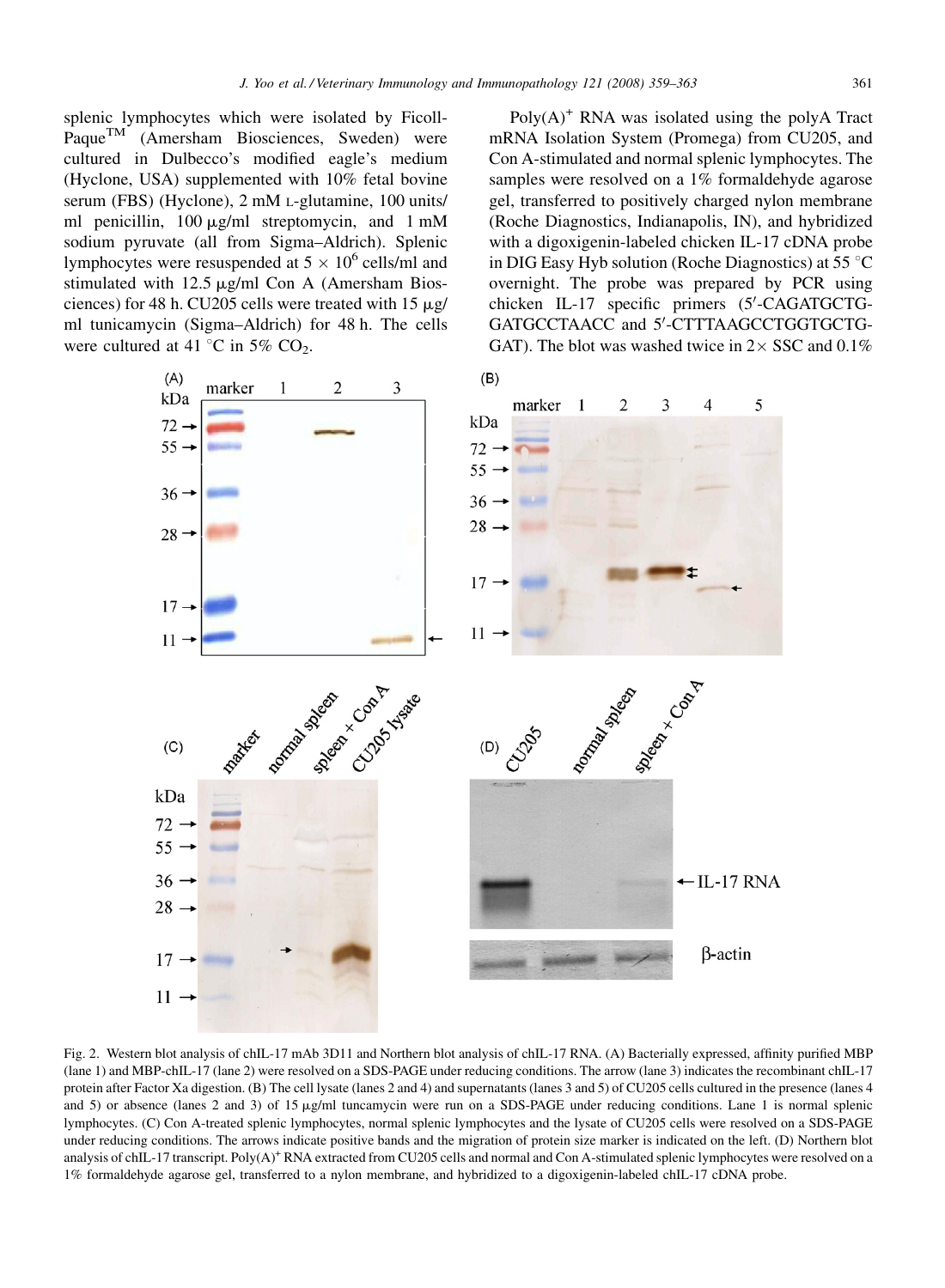SDS for 15 min at room temperature followed twice by  $0.1 \times$  SSC and 0.1% SDS for 15 min at 55 °C. Detection was carried out with the DIG High Prime DNA Labeling and Detection Starter Kit (Roche Diagnostics) according to the manufacturer's instruction. Splenic lymphocytes were stimulated with  $12.5 \mu g/ml$  Con A during 48 h. Chickens were provided free access to feed and water and used for experimentation at 5–7 weeks of age. As a control, the chicken  $\beta$ -actin gene was amplified by PCR with the primers 5'-TCTGGTGGTACCACAATG-TACCCT and 5'-CCAGTAATTGGTACCGGCTCCTC.

For intracellular staining of lymphocytes, cells were washed with PBS twice, fixed with 2% paraformaldehyde (Sigma–Aldrich) for 15 min at room temperature, washed twice and permeabilized with PBS including 0.5% saponin (Sigma–Aldrich) for 20 min. Cells were then incubated with undiluted hybridoma culture supernatants for 1 h at room temperature, washed with PBS twice and reacted with FITC-labeled rabbit antimouse IgG antibody (Sigma–Aldrich) for 40 min. Cells were washed twice again, resuspended in 0.5% paraformaldehyde and analyzed by flow cytometry (BD Biosciences, USA).

Following initial ELISA screening, six mAbs with high binding activities to chIL-17 were chosen for further characterization. Antibodies 3D11 and 6E8 were determined to be  $IgG_{2a}$ , 8B10 and 1G8 were  $IgG_1$ , 2A2 was Ig $G_{2b}$ , and the antibody 10B8 was IgM. As shown in [Fig. 1](#page-1-0), the mAb 3D11 specifically recognized MBPchIL-17 with no significant binding to other proteins (BAS, MBP and DH5 $\alpha$ ). Other mAbs showed similar results (data not shown).

Given the predicted molecular weight of 43 kDa maltose binding protein (MBP) and 14 kDa chIL-17 (from aa 45 to aa 169), the recombinant fusion protein was estimated to be 57 kDa. By Western blot analysis [\(Fig. 2](#page-2-0)A), mAb 3D11 detected the MBP-chIL-17 fusion protein (lane 2), but did not recognize MBP used as a negative control (lane 1). Lane 3 showed the reactivity of mAb 3D11 with the recombinant chIL-17 which is devoid of MBP.

Previously, chIL-17 transcript was highly expressed in CU205 cell line and in the Con A-stimulated splenic lymphocytes indicating high levels of secreted chIL-17 protein in the supernatant of CU205 cells and in the Con A-stimulated splenic lymphocytes [\(Min and Lillehoj,](#page-4-0) [2002\)](#page-4-0). As shown in [Fig. 2B](#page-2-0), the same mAb detected immunoreactive bands of around 20 and 21 kDa in the cell lysate and the concentrated cell-free supernatant of CU205 cells, but not in the normal spleen cell lysate under reducing conditions ([Fig. 2B](#page-2-0)). In humans, two unique proteins with molecular mass of around 15 and

20 kDa were recognized in the supernatant of human IL-17 expressing cells under reducing conditions, indicating that the 15 kDa protein is the backbone of the protein whereas the 20 kDa protein represents an N-linked glycosylated form of the protein ([Yao et al., 1995](#page-4-0)). To investigate whether mAb 3D11 detects the backbone of chIL-17 protein, CU205 cells were treated with tunicamycin to inhibit the addition of N-linked oligosaccharides to glycoprotein. The band of approximately 16 kDa was identified only in the lysate of CU205 cells [\(Fig. 2](#page-2-0)B) indicating that mAb 3D11 recognizes the backbone and an N-linked glycosylated form of chIL-17 protein. In the Con A-stimulated splenic lymphocytes, around 20 kDa band was detected also [\(Fig. 2](#page-2-0)C).

Northern blot analysis was carried out because Con A-stimulated splenocytes showed faint band by Western blot analysis. As shown in [Fig. 2](#page-2-0)D, IL-17 transcript was detected in Con A-stimulated splenocytes and CU205 cells, but not in normal splenocytes. These results implied that the mAb specifically detected chIL-17 proteins. The remaining five mAbs showed the similar results as 3D11 mAb in Western blot analyses (data not shown).

A crucial step in the production of mAbs using bacterially expressed protein is to provide an evidence for specific detection of the corresponding native form by the reagent. Thus, we performed intracellular staining to test the specific binding of these antibodies to the native chIL-17. As shown in Fig. 3, the binding of lymphocytes with the mAbs 10B8, 2A2 and 1G8 resulted in the shifting of the relative fluorescence intensity peak to the right indicating the recognition of native chIL-17 by these mAbs while the others were negative.



Fig. 3. Intracellular staining of CU205 cells with chIL-17 mAbs. The cells were fixed, stained with mAbs, and analyzed by flow cytometry. Isotype antibody was used as a negative control.